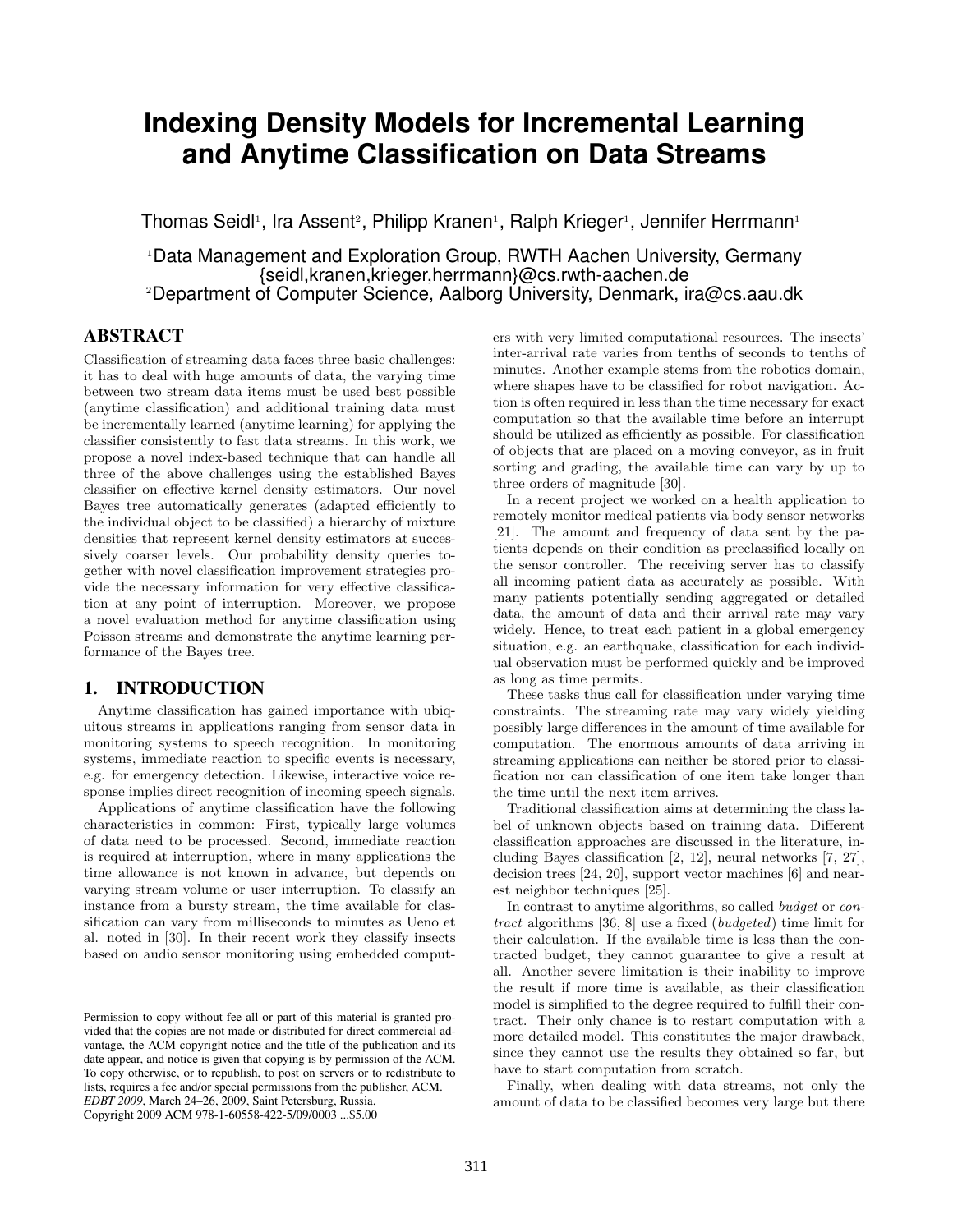is often also constantly new training data available. There has been some research on exploiting this new training data by incrementally training the classifier as the data stream proceeds [10, 11, 33]. As applications one may think of monitoring systems, where an expert sporadically inspects the system and checks the current status manually to provide new training data. Another example could be a production site where only goods of a certain type or class arrive for a period of time which can then be used for incremental learning of the classifier.

So far, classifiers that focused on anytime learning built a contract classifier [5, 29, 32], i.e. they are not able to perform anytime classification. Anytime classifiers [9, 13, 30] on the other hand so far have not been able to profit from novel training data unless they were given a large amount of time to retrain their classifier. For a stream classification application it is important to support both anytime learning and anytime classification to allow consistent use on fast data streams. To the best of our knowledge, no such classifier exists so far.

## 1.1 Contribution

Our work enables anytime Bayes classification using nonparameterized kernel density estimators. Consistent with classifying fast data streams our technique is able to incrementally learn from data streams at any time. We propose our novel Bayes tree indexing structure that provides aggregated model information about the kernels in all subtrees on all hierarchy levels of the tree. In our new probability density query, descending the tree is based on strategies that favor classification accuracy. As different granularities are available and compact models are located at the top levels, the probability density query can be interrupted early on (starting with a unimodal model at root level) and refines the model as long as time permits. Our novel anytime classifier does not only improve its result incrementally when more time is granted, but also adapts the model refinement individually to the object to be classfied.

The design goals of our anytime approach include

- Statistical foundation. Our classification uses the established Bayes classifier based on kernel estimators.
- Adaptability. The model is *adapted to the individual* query object, i.e. the mixture model is refined locally with respect to the object to be classified.
- Anytime classification and anytime learning for applying the Bayes tree consistently in applications on fast data streams.

Our contributions on a technical level include

- Novel hierarchical organization of mixture models. Our novel index structure provides a hierarchy of mixture density models and allows fast access to very fine-grained and individually adapted models.
- Probability density queries. Novel access strategies where traversal decisions are based on the probability density of the query object with respect to the current mixture model.
- Poisson stream evaluation. We propose a novel evaluation method for anytime classification on data streams using Poisson processes.



Figure 1: Prototypical anytime classification accuracy: accuracy increases over time.

# 2. PRELIMINARIES

In this section we first review properties of anytime classification and its related work. Next we decribe Bayes classification and density estimation and section 2.3 discusses anytime learning and hierarchical indexing.

## 2.1 Anytime classification

Anytime classifiers are capable of dealing with the varying time constraints and high data volumes of stream applications. The advantages of anytime classifiers can be summarized as **flexibility** (exploit all available time), interruptibility (provide a decision at any time of interruption) and incremental improvement (continue classification improvement without restart).

The usefulness of an anytime classifier depends on its quality, which can be determined with respect to accuracy and accuracy increase. Accuracy refers to the quality of the resulting class label assignment and is measured as the ratio between correctly classified objects and the total number of classified objects  $|\{\mathcal{G}(x_i) = y_i | x_i \in TS\}|/|TS|$ , where  $\mathcal G$  is a classifier,  $x_i$  is an object in the test set TS and  $y_i$  its correct label. In each time step the accuracy for an anytime classifier can be measured as the absolute classification accuracy (as in traditional classifiers) or as the relative classification accuracy with respect to unbound time classification.

Accuracy increase is the improvement of accuracy over time. Ideally, even for little time, classification accuracy is close to the best answer. With more time, classification accuracy should soon reach the classification accuracy of the infinite time classifier [36, 30]. This is illustrated in Figure 1. Early on, the ideal anytime classifier provides high accuracy with rapid increase.

In stream classification the available computation time varies, therefore the accuracy of an anytime classifier is given by the average classification accuracy with respect to the inter-arrival rate (speed) of the data stream. The accuracy increase also influences the stream specific anytime classification accuracy, since a steeper increase yields a better accuracy even if marginally more time is available and thus a higher average accuracy for the same inter-arrival rate. Therefore we propose a novel stream specific anytime classification evaluation. Details are given in Section 4.

Anytime classification has been discussed for boosting techniques [23], decision trees [13], SVMs [9], nearest neighbors [30] and Bayesian networks [19, 22]. An anytime algorithm on discrete-valued data is discussed in [34]. As stated above, non of these classifiers allows for incremental learning. For Bayes classifiers based on kernel densities no anytime classifier exists to the best of our knowledge. We review anytime density estimation in the following section.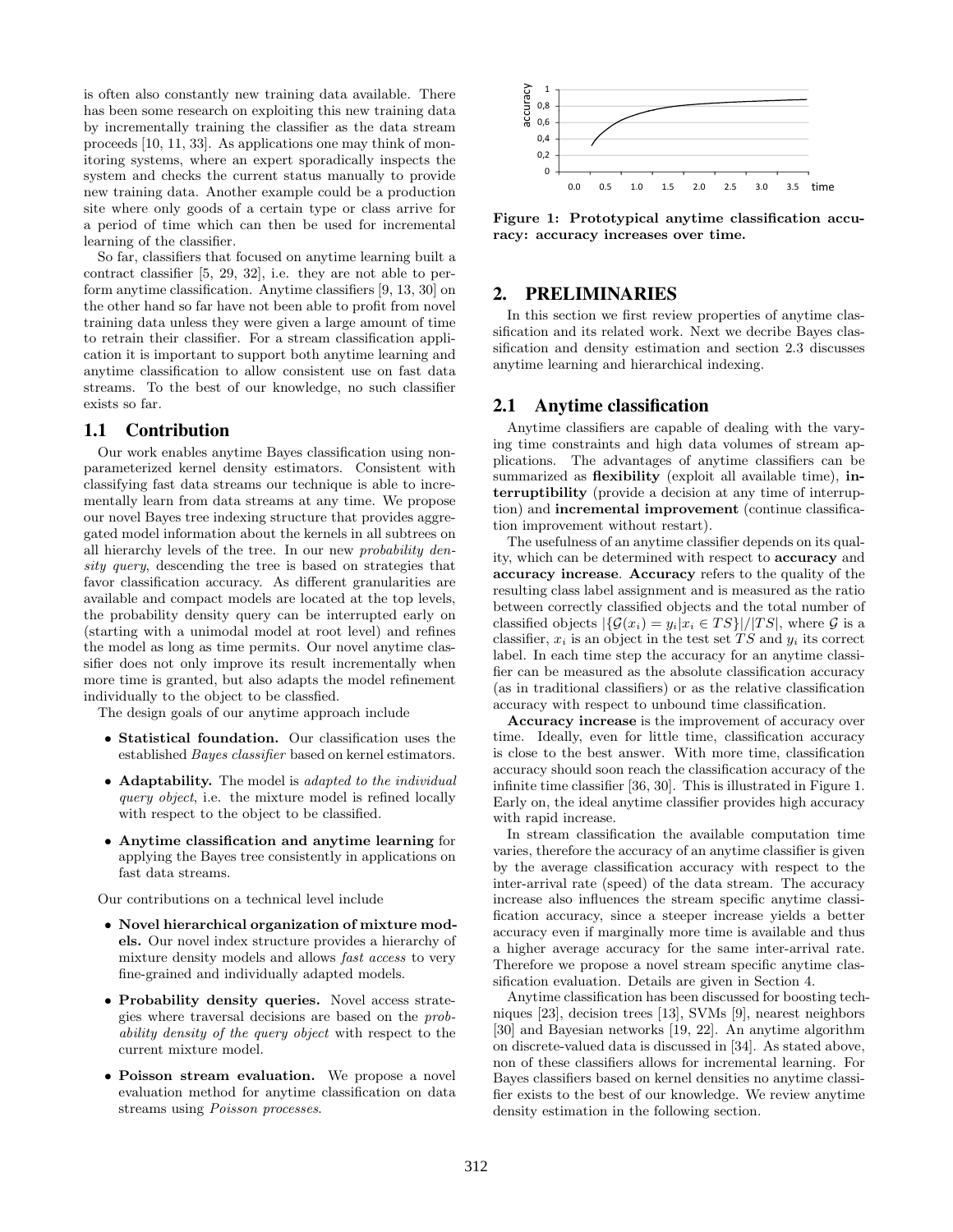## 2.2 Bayes classification, mixture densities and kernels

A classifier is a function  $\mathcal G$  which maps an object  $\mathbf x$  to a label  $c_i \in \mathbb{C}$ . In our work, we focus on the Bayesian classifier which uses the statistical Bayesian decision theory for classifying objects [2, 12]. The fundamental theory of the Bayesian classifier provides a broad range of theoretical analyses ranging from asymptotic behavior to mean error rates for many applications. The well studied properties of Bayes classifiers make it a widely used approach for classification.

The Bayesian classifier is based on probabilistic distribution estimation of existing data. Based on a statistical model of the class labels, the Bayes classifier chooses the class with the highest posterior probability  $P(c_i|\mathbf{x})$  for a given query object **x** according to the Bayes rule  $P(c_i|\mathbf{x}) =$  $(P(c_i) \cdot p(\mathbf{x}|c_i))/p(\mathbf{x}).$ 

## DEFINITION 1. Bayes classification.

Given a set of class labels  $\mathbf{C} = \{c_1, \ldots, c_m\}$  and training data  $\mathbf{D} = \{(x_1, y_1), \ldots, (x_n, y_n)\}\$  with objects  $x_i \in \mathbb{R}^d$  and class labels  $y_j \in \mathbf{C}$  assigned to each object, the Bayes classifier  $\mathcal{G}_{Bayes}$  estimates the a priori probability  $P(c_i)$  and the class-conditional density  $p(\mathbf{x}|c_i)$  based on the training data  $\bf{D}$  and assigns an object  $\bf{x}$  to the class with the highest a posteriori probability:

$$
\mathcal{G}_{Bayes}(\mathbf{x}) = \underset{c_i \in \mathbf{C}}{argmax} \{ P(c_i | \mathbf{x}) \} = \underset{c_i \in \mathbf{C}}{argmax} \{ P(c_i) \cdot p(\mathbf{x} | c_i) \}
$$

We also define  $\mathbf{D}_{c_i} = \{(\mathbf{x}_j, y_j) \in \mathbf{D} \mid c_i = y_j\}$  as the set of objects belonging to a specific class  $c_i$ .

The a priori probability  $P(c_i)$  can be easily estimated from the training data as the relative frequency of each class  $P(c_i) = \frac{|\mathbf{D}_{c_i}|}{|\mathbf{D}|}$  $\frac{Dc_{i\perp}}{|\mathbf{D}|}$ . Note that  $p(\mathbf{x})$  is left out in the last term, because it does not effect the *argmax* evaluation. Since  $x$  is typically multidimensional, the task of estimating the classconditional density  $p(\mathbf{x}|c_i)$  is not trivial. The naive Bayes classifier uses a straight forward model to estimate the data distribution by assuming strong statistical independence of the dimensions. Other models do not make this strong independence assumption but estimate the density for each class by taking the dependencies of the dimensions into account. A simple method is to assume a certain distribution of the data. Any model assumption (e.g. a single multivariate normal distribution) may not reflect the true distribution. Mixture densities relax this assumption that the data follows exactly one unimodal model by assuming that the data follows a combination of probability density functions. In our work we use Gaussian mixture densities.

#### DEFINITION 2. Gaussian mixture densities.

A multivariate Gaussian mixture model M combines k Gaussian probability density functions  $q(\mathbf{x}, \mu, \Sigma)$  of the form

$$
g(\mathbf{x}, \mu, \Sigma) = \frac{1}{(2\pi)^{d/2} \cdot det(\Sigma)^{1/2}} e^{-\frac{1}{2}(\mathbf{x} - \mu)^{T} \Sigma^{-1}(\mathbf{x} - \mu))}
$$

where  $\Sigma$  is a covariance matrix,  $\Sigma^{-1}$  its inverse and  $det(\Sigma)$ the determinate of  $\Sigma$ . When combined, the functions are weighted with a weight  $w_j$  where  $\sum_{j=1}^k w_j = 1$ . The class conditional density probability for an object **x** and class  $c_i \in$  $C$  represented by  $k$  Gaussian components is then calculated using a Gaussian mixture model M as follows:

$$
p_{\mathcal{M}}(\mathbf{x}|c_i) = \mathcal{M}_{c_i}(\mathbf{x}) = \sum_{j=1}^k w_j \cdot g(\mathbf{x}, \mu_j, \Sigma_j)
$$

If only variances  $(\sigma_1, \ldots, \sigma_d)$  are considered and covariances are neglected, the covariance matrix  $\Sigma$  is replaced by a diagonal matrix  $\Sigma'$  and  $det(\Sigma') = \prod_{i=1}^d \sigma'_i$ .

Another approach to density estimation are kernel densities, which do not make any assumption about the underlying data distribution (thus often termed "model-free" or "non-parameterized" density-estimation). Kernel estimators can be seen as influence functions centered at each data object. To smooth the kernel estimator a bandwidth or windowwidth  $h_i$  is used. Comparing Definition 2 with kernel densities, the bandwidth corresponds to the variance of a Gaussian component.

#### DEFINITION 3. Kernel density estimation.

The class conditional probability density for an object  $x$  and class  $c_i$  based on a training set  $\mathbf{D} = \{(\mathbf{x}_1, y_1), \ldots, (\mathbf{x}_n, y_n)\}$ and kernel  $\bf{K}$  with bandwidth  $h_i$  is given by:

$$
p_{\mathbf{K}}(\mathbf{x}|c_i) = \frac{1}{|\mathbf{D}_{c_i}| \cdot h_i^d} \sum_{\mathbf{x}_j \in \mathbf{D}_{c_i}} \mathbf{K}\left(\frac{\|\mathbf{x} - \mathbf{x}_j\|}{h_i}\right)
$$

Thus, the class conditional probability density for any object x is the weighted sum of kernel influences of all objects x<sup>j</sup> of the respective class. In this paper, we use the Gaussian kernel  $\mathbf{K}_{Gauss}(\mathbf{x}) = \frac{1}{(2\pi)^{d/2}}e^{-\frac{\mathbf{x}^2}{2h_i}}$  along with Gaussian mixture models in a consistent model hierarchy to support mixing of models and kernels in the Bayes tree.

There has been some research on anytime density estimation [35, 14]. It is however not described how to use these approaches for anytime classification. As we will clearly see in section 4, this is not a trivial task. Neither a naive solution nor either of the straight forward solutions delivers competitive results.

In terms of classification accuracy, Bayes classifiers using kernel estimators have shown to perform well for traditional classification tasks. Especially for huge training data sets the estimation error using kernel densities is known to be very low and even asymptotically optimal. In section 3 we propose a novel indexing structure that enables kernel density estimation on huge data sets (e.g. as in stream applications) and incremental learning at any time.

## 2.3 Anytime learning using hierarchical indexing

Typically, supervised classification is performed in two steps: learning and classification. So far we discussed the quality criteria for anytime classification. However, in stream applications it is often essential to efficiently learn from new labeled objects. As the time to learn from new objects is typically limited, classifiers are required which can be interrupted at any time during learning. The classification model which has been learned up to this point in time is then used for all further classification tasks. We call a classifier which can learn from new objects at any time an anytime learning algorithm (also called incremental learning).

An important quality criterion for anytime learning algorithms is the runtime complexity of updating the learned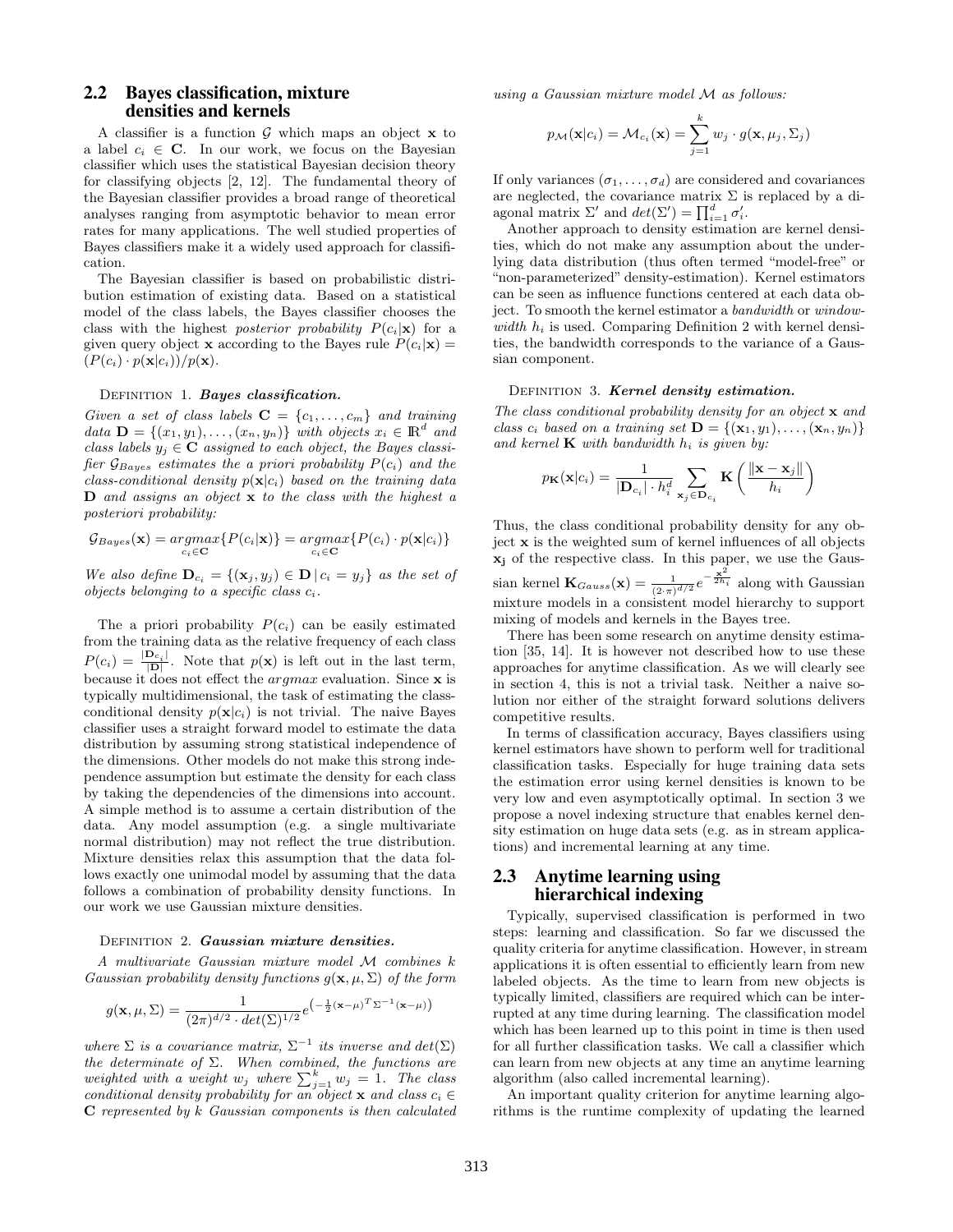model. While using lazy learning (e.g. nearest neighbor) allows for updating the decision set in constant time, the lack of a concise model of the data stops this approach from being effective in the anytime classification context. An anytime classifier based on the nearest neighbor approach has been proposed in [30]. However, to perform anytime classification, [30] uses an non-lazy learning method that has a superlinear complexity for new objects.

We propose a hierarchy of models for Bayes classification that allows incremental refinement to meet the requirements of anytime classification and anytime learning. Our novel Bayes tree indexes density models for fast access. Using multidimensional indexing techniques enables our Bayes tree to learn from new objects in logarithmic time.

Multidimensional indexing structures like the R-tree [15] have been shown to provide substantial efficiency gains in similarity search. The basic idea is to organize the data efficiently on disk pages such that only relevant parts of the database have to be accessed. This is based on the assumption that in similarity search, query processing requires only a small portion of the data. This assumption does not hold in Bayes kernel classification. As the entire model potentially contributes to the class label decision, the entire database has to be accessed in order to perform Bayes classification without loss of accuracy (see Section 3 for details). Consequently, simply storing objects for kernel estimation in multidimensional indexes does not suffice for anytime classification. The Gauss-tree [4] builds on the R\*-tree structure [3] to processes unimodal probabilistic similarity queries. As the application focus is on similarity search, it does neither allow for anytime classification, nor for management of multimodal density estimators. For anytime classification, we therefore propose a hierarchical indexing of mixture densities. It includes kernel densities as the most detailed level and allows for interruption at any level of the hierarchy, using as much detail as was processed until the point of interruption.

# 3. THE BAYES TREE

Having introduced anytime algorithms and Bayes classification using kernel density estimation, we are now ready to propose our novel anytime approach. Our overall goal is a classification algorithm that can be interrupted at any given point in time and that produces a meaningful classification result that improves with additional time allowances. The Bayes classifier on kernel densities can not provide a meaningful class conditional density  $p(\mathbf{x}|c_i)$  at an arbitrary (early) point in time, since the entire model may potentially contribute to the class label decision (cf. Section 2.3). In the next section we give an overview of our technique for estimating the class conditional density before giving the technical details in the following sections. Finally, we describe how the classification decision is made and improved using our novel index structure.

## 3.1 Outline

As discussed in Section 1, any anytime classifier has to provide an efficient way to improve its results with additional time. Indexing provides means for efficiency in similarity search and retrieval. By grouping similar data on hard disk and providing directory information on disk page entries, only the relevant parts of the data are accessed during query processing. Similarity search queries are usually



Figure 2: Pruning as in similarity search is not possible for probability density queries, since all kernels have to be accessed to answer a  $q$ -probability density query.

specified via a query object and a similarity tolerance given by a threshold range  $\varepsilon$ . Using this  $\varepsilon$  range, irrelevant parts of the data are pruned based on directory information during query processing. Thus the amount of data that has to be accessed is reduced, which in turn greatly reduces runtimes. This is illustrated in Figure 2 (top left). The query and the  $\varepsilon$  range allow for straightfoward pruning of database objects whose directory entries are at more than  $\varepsilon$  distance (with respect to Euclidean distance). This scenario also applies for  $k$  nearest neighbor queries [26].

In the Bayes tree, the data objects are stored at leaf level as in similarity search applications. As classification requires reading all kernel estimators of the entire model, accuracy would be lost if a subset of all kernel densities was ignored. Consequently, there is no irrelevant data, and hence the pruning as in similarity search is infeasible when dealing with density estimation. As for the accuracy increase, accessing the entire kernel density model is not only inefficient but also not interruptible. Moreover, kernel densities provide only a single model of the data, i.e. no incremental improvement of classification is possible as required for anytime classification.

As illustrated in Figure 2 (bottom left), the upper levels of an index that supports anytime classification need to provide information that can be used for assigning class labels even before the leaf level containing the kernels is reached. The Bayes tree solves this problem by storing aggregated statistical information in its inner nodes (Figure 2 right).

Our approach is therefore a hierarchy of mixture models built on top of kernel densities. Each hierarchy level preserves as detailed information on the underlying observations as the node capacity permits, while allowing interruption and adaptive query-based refinement as long as more time is available.

Thus, our Bayes tree approach comprises:

- Hierarchical indexing of mixture densities that enables fast access for refinement of the current model
- Adaptive refinement of the most relevant parts of the model depending on the individual query
- Kernel densities for Bayes classification at the finest level of the hierarchy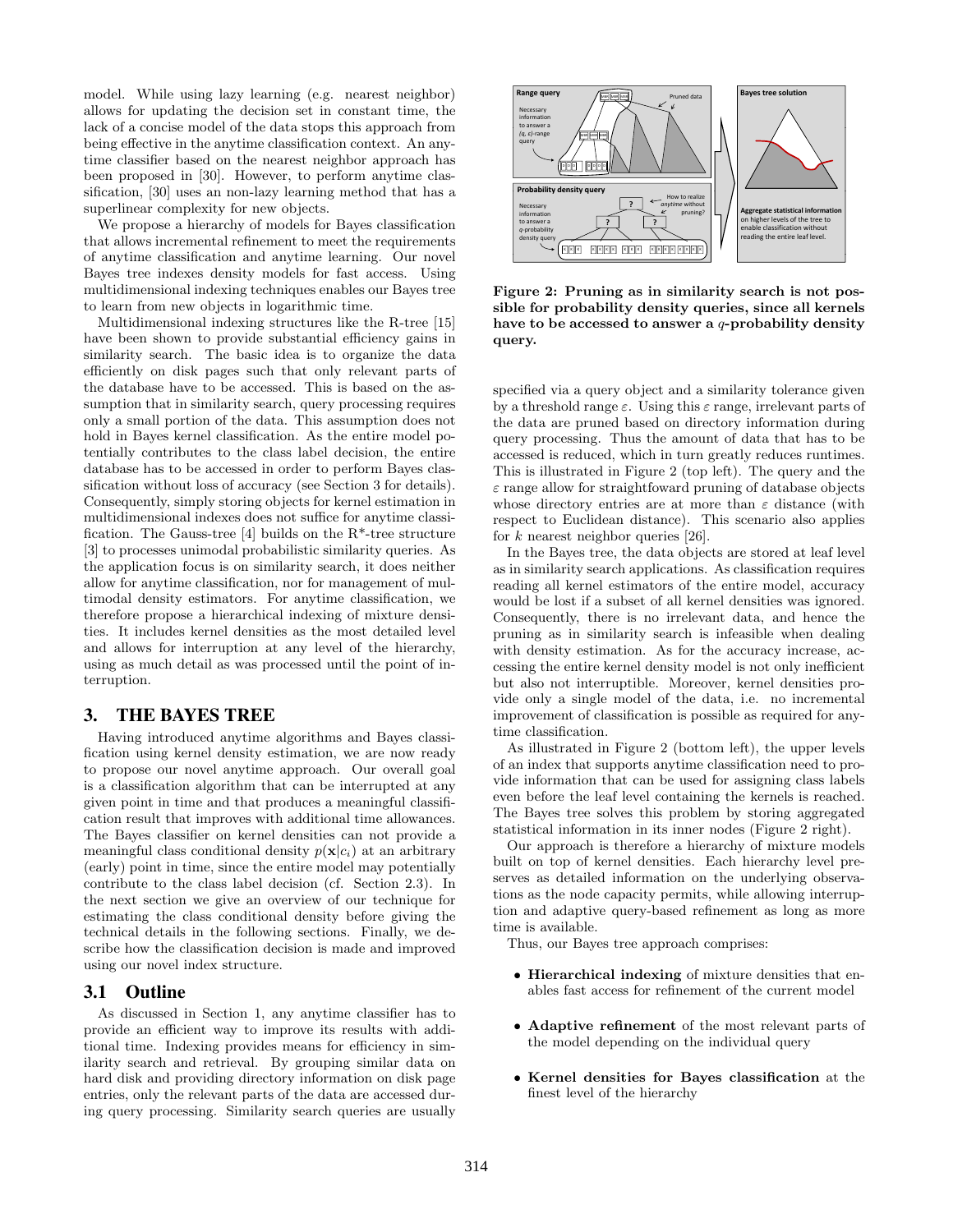

Figure 3: Nodes and entries in the Bayes tree (here: above the kernel level). Entries  $e_s$  store minimum bounding rectangles  $(MBR_s)$  and child point $ers (ptr<sub>s</sub>)$  and additionally information to compute mean and variance, i.e. number of objects  $(n_s)$ , linear sum  $(\sum t_{s,i}),$  quadratic sum  $(\sum t_{s,i}^2).$  Kernel positions are depicted as dots, the higher level mixture density is represented as density curves.

#### 3.2 Structure of the Bayes tree

In this section we describe the Bayes tree structure for a single class  $c_i$ . Section 3.3 details the processing of probability density queries.

The general idea of the Bayes tree is a hierarchy of mixture densities stored in a multidimensional index. Each level of the tree stores at a different granularity a complete model of the entire data. To this end, a balanced structure as in R-trees [15, 3] is used to store the kernels at leaf level. The hierarchy on top is built in a bottom-up fashion, providing a hierarchy of node entries, each of which is a Gaussian that represents the entire subtree below it. The index is dynamic and easily adapts to novel data as not the actual parameters of the Gaussian, its mean and its variance, are stored, but easily maintainable information for their computation.

Multidimensional indexing structures like R-trees summarize data recursively in minimum bounding regions (MBRs). Leaves store the actual data objects and the subsequently higher levels provide directory information via the MBRs. For kernel densities or mixture densities, MBR information is not sufficient for describing the probability density distribution of subtrees. Consequently, we propose storing the necessary information to compute parameters of the mixture densities at any given level of the hierarchy.

Recall that the parameters of mixture densities are the mean and variance of Gaussians ( $\mu_i$  and  $\sigma_i$ , respectively). Storing this information directly would require accessing the actual objects on the leaf level to generate any higher dimensional model representation. For example, assume we have two mixture densities. Building a coarser mixture density that represents both is not possible without additional information, since mean and variance are not distributive, i.e. from two means alone we cannot infer the overall mean. Instead, the number of instances is required to weight the two means accordingly. Mean and variance are thus algebraic measures that require the number of instances, their linear sum and quadratic sum for incremental computation, which is exactly what Bayes tree entries store:

#### DEFINITION 4. Bayes tree node entry.

A subtree  $T_s$  of a d-dimensional Bayes tree is associated with the set of objects stored in the leaves of the subtree:

 $\mathbf{T_s} = {\mathbf{t}_{(s,1)}, \ldots, \mathbf{t}_{(s,n_s)}}$ . An entry  $e_s$  then stores the following information about the subtree  $T_s$ .

- The minimum bounding rectangle enclosing the objects stored in the subtree  $\mathbf{T_s}$  as  $MBR_s = ((l_1, u_1), \ldots, (l_d, u_d))$
- A pointer ptr<sub>s</sub> to the subtree  $T_s$
- The number  $n_s$  of objects in  $\mathbf{T_s}$
- The linear sum  $\sum_{j=1}^{n_s} (\mathbf{t}_{(s,j)})$  of all objects in  $\mathbf{T_s}$
- The quadratic sum  $\sum_{j=1}^{n_s} (\mathbf{t}_{(s,j)}^2)$  of all objects in  $\mathbf{T_s}$

Please note that all objects stored in the leaves of the Bayes tree are d-dimensional kernels. Figure 3 illustrates the structure of a Bayes tree node entry. From the information stored in each entry according to Definition 4, mean and variance are computed as follows [17]:

#### LEMMA 1. Computing mean and variance.

The mean  $\mu_s$  and the variance vector  $\sigma_s^2$  for a subtree  $\mathbf{T_s}$ can be computed from the stored values of the respective node entry e<sup>s</sup> as

$$
\mu_s = \frac{1}{n_s} \sum_{j=1}^{n_s} (\mathbf{t}_{(s,j)})
$$

$$
\sigma_s^2 = \frac{1}{n_s} \sum_{j=1}^{n_s} (\mathbf{t}_{(s,j)}^2) - \left(\frac{1}{n_s} \sum_{j=1}^{n_s} (\mathbf{t}_{(s,j)})\right)^2
$$

Our Bayes tree extends the  $R^*$ -tree to store model specific information in the following manner:

#### DEFINITION 5. Bayes tree.

A Bayes tree with fanout parameters m,M and leaf node capacity parameters  $\mathbf{l}, \mathbf{L}$  is a balanced multidimensional indexing structure with the following properties:

- Each inner node node<sup>s</sup> contains between m and M entries (see Def.  $4$ ). The root has at least a single entry.
- Each inner node with  $\nu_s$  entries has exactly  $\nu_s$  child nodes
- Leaf nodes store between 1 and **L** observations (d-dimensional kernels).
- A path from the root to any leaf node has always the same length (balanced).

This structure has some very nice and intuitive benefits: since the number of objects, their linear sum as well as their quadratic sum are all distributive measures, they can efficiently be computed bottom up. More precisely, we simply use the build procedure of any standard R\*-tree to create our hierarchy of mixture densities. Additionally, using an index structure from the R-tree family automatically allows both processing of huge amounts of data and incremental learning at any time.

Recall that  $R^*$ -trees, or any other tree from the B-tree or R-tree family, grow in a bottom-up fashion. Whenever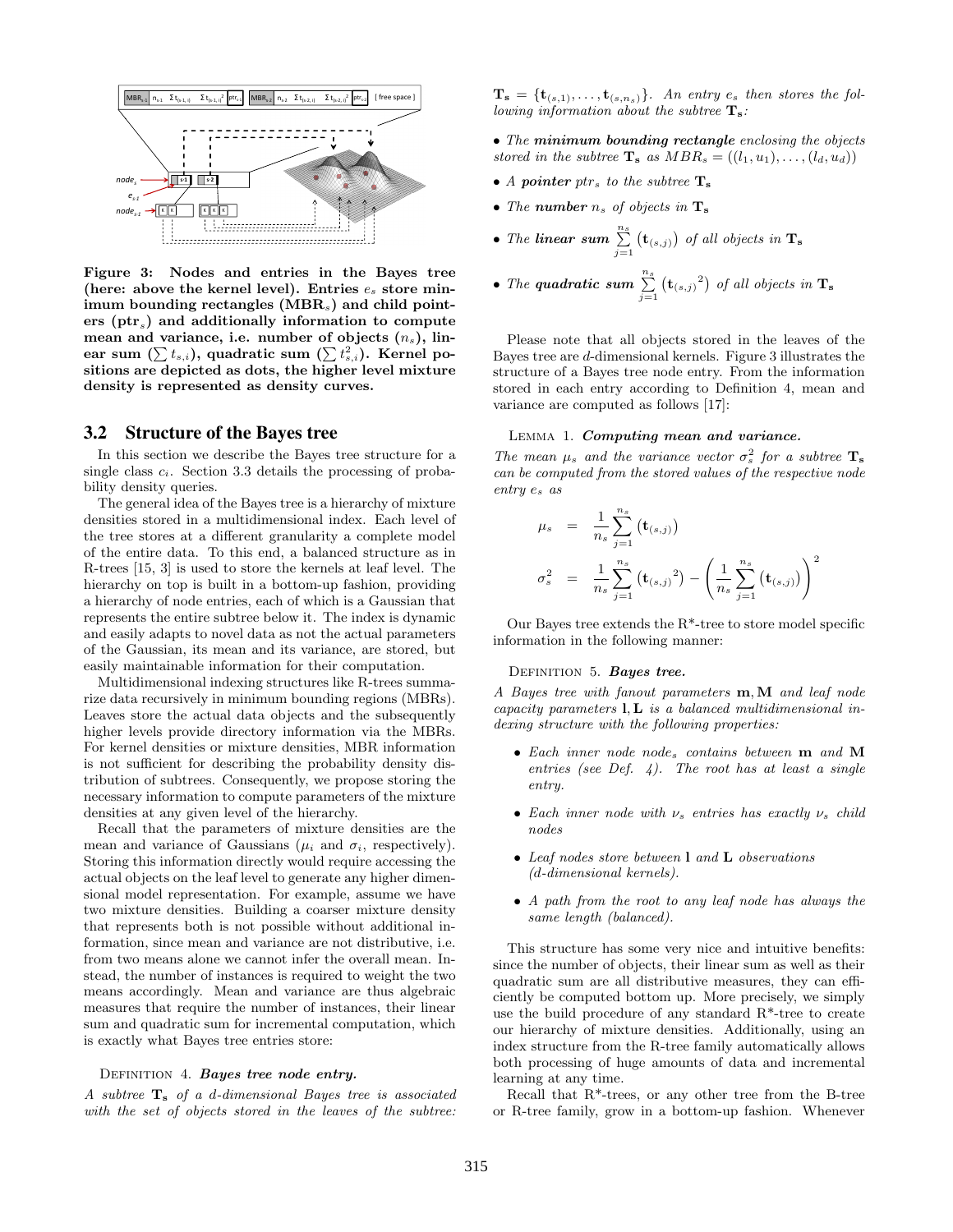there are more entries assigned to any node than allowed by the fanout parameters  $M$ , which in turn reflects the page size on hard disk, an overflow occurs. This overflow leads to a node split, i.e. the entries of this overfull node are separated onto two new nodes. Their ancestor node then stores aggregate information on these two nodes. In the R\*-tree case, this was simply the MBR of the two nodes, for the Bayes tree additionally the overall number, linear and quadratic sum have to be computed and stored in the ancestor node. This way, in a very straightforward manner, coarser mixture density models are created.

Consequently, building Bayes trees is a simple procedure that starts from the original kernel density estimators that are stored in a leaf node until a split is necessary. This first split leads to creation of a second level in the tree, with a coarser mixture density model derived through R\*-treestyle split [3]. Successive splitting of nodes (as more kernel densities are inserted) leads to further growth of the tree, eventually yielding a hierarchy of mixture density models as coarser representations of the kernel densities.

## 3.3 Query processing

Answering a probability density query requires a complete model as stored at each level of the tree. Besides these full models, local refinement of the model (to adapt flexibly to the query) provides models composed of coarser and finer representations. This is illustrated in Figure 4. In any model, each component corresponds to an entry that represents its subtree. This entry may be replaced by the entries in its child node yielding a finer representation of its subtree. This idea leads to query-based refinement in our anytime algorithm. Each mixed granularity model corresponds to a frontier in the tree, i.e. a set of entries in the tree, such that each kernel estimator is represented exactly once. Taking a complete subtree of all nodes starting from the root, the frontier describes a non-redundant model that combines mixture densities at different levels of granularity.

Recall that an entry e<sup>s</sup> represents all objects in its corresponding subtree by storing the necessary information to calculate its mean and variance. Hence, a set  $E = \{e_i\}$ of entries defines a Gaussian mixture model M according to Definition 2, which can then be used to answer a probability density query.

#### DEFINITION 6. Probability density query pdq.

Let  $E = \{e_i\}$  be a set of entries,  $\mathcal{M}_E$  the corresponding Gaussian mixture model and  $\mathbf{n} = \sum_i n_{e_i}$  the total number of objects represented by E. A probability density query pdq returns the density for an object  $x$  with respect to  $\mathcal{M}_E$  by

$$
pdq(\mathbf{x}, E) = \sum_{e_s \in E} \frac{n_{e_s}}{\mathbf{n}} \cdot g(\mathbf{x}, \mu_{e_s}, \sigma_{e_s})
$$

where  $\mu_{e_s}$  and  $\sigma_{e_s}$  are calculated according to Lemma 1.

For a leaf entry a kernel estimator as discussed in Section 2.2 is used and obviously  $\mu_{e_s}$  is the object itself.

Figure 4 b) shows the resulting mixture density for the example frontier from part a). The leftmost Gaussian stems from the entry  $e_1$  which is located at root level. The rightmost Gaussian and the one in the back correspond to entries  $e_{23}$  and  $e_{21}$  respectively, the remaining represent kernel densities at leaf level. Part c) of the image depicts the underlying R\*-tree MBRs and the kernels as dots. The bigger blue



Figure 4: Tree frontier: In a) an exemplary frontier in a Bayes tree that corresponds to a model with mixed levels of granularity is depicted: nodes 2 (root level) and 22 (inner level) are refined, yielding 1 (root level), 21 (inner level), 221, 222, 223 (all leaf level), 23 (inner level). The resulting mixture density model is depicted in b), the actual kernel positions and the hierarchy are depicted in c).

dot and the vertical line represent the query object from which the above frontier originated.

A frontier is thus a model representation that consists of node entries such that each kernel estimator contributes and such that no kernel estimator is represented redundantly. To formalize the notion of a frontier, we need a clear definition for the enumeration of nodes and entries.

# DEFINITION 7. Enumeration of nodes and entries.

To refer to each entry stored in the Bayes tree we use a label s with the following properties:

- The initial starting point is labeled  $e_{\emptyset}$  with  $\mathbf{T}_{\emptyset}$  being the complete set of objects stored in the Bayes tree.
- The child node of an entry  $e_s$  has the same label s as its parent entry, i.e. the child of  $e_s$  is node<sub>s</sub>.  $T_s$  denotes the set of objects stored in the respective subtree of  $e_s$ .
- The  $\nu_s$  entries stored in node, are labeled  $\{e_{s\circ 1} \dots e_{s\circ \nu_s}\},\$ i.e. the label s of the predecessor concatenated with the entry's number in the node. (recall Figure 3: nodes has two entries  $e_{s \circ 1}$  and  $e_{s \circ 2}$  with their child nodes  $node_{s \circ 1}$  and  $node_{s \circ 2}$ ).

Using the above enumeration a frontier can be derived from any prefix-closed set of nodes.

#### DEFINITION 8. Prefix-closed subset and frontier.

A set of nodes  $N$  is prefix-closed iff:

- node<sub> $\emptyset \in \mathcal{N}$  (the root is always contained in a prefix-</sub> closed subset)
- node<sub>soi</sub>  $\in \mathcal{N} \Rightarrow node_s \in \mathcal{N}$  (if a node is contained in  $\mathcal{N}$ , its parent is also contained in  $\mathcal{N}$ )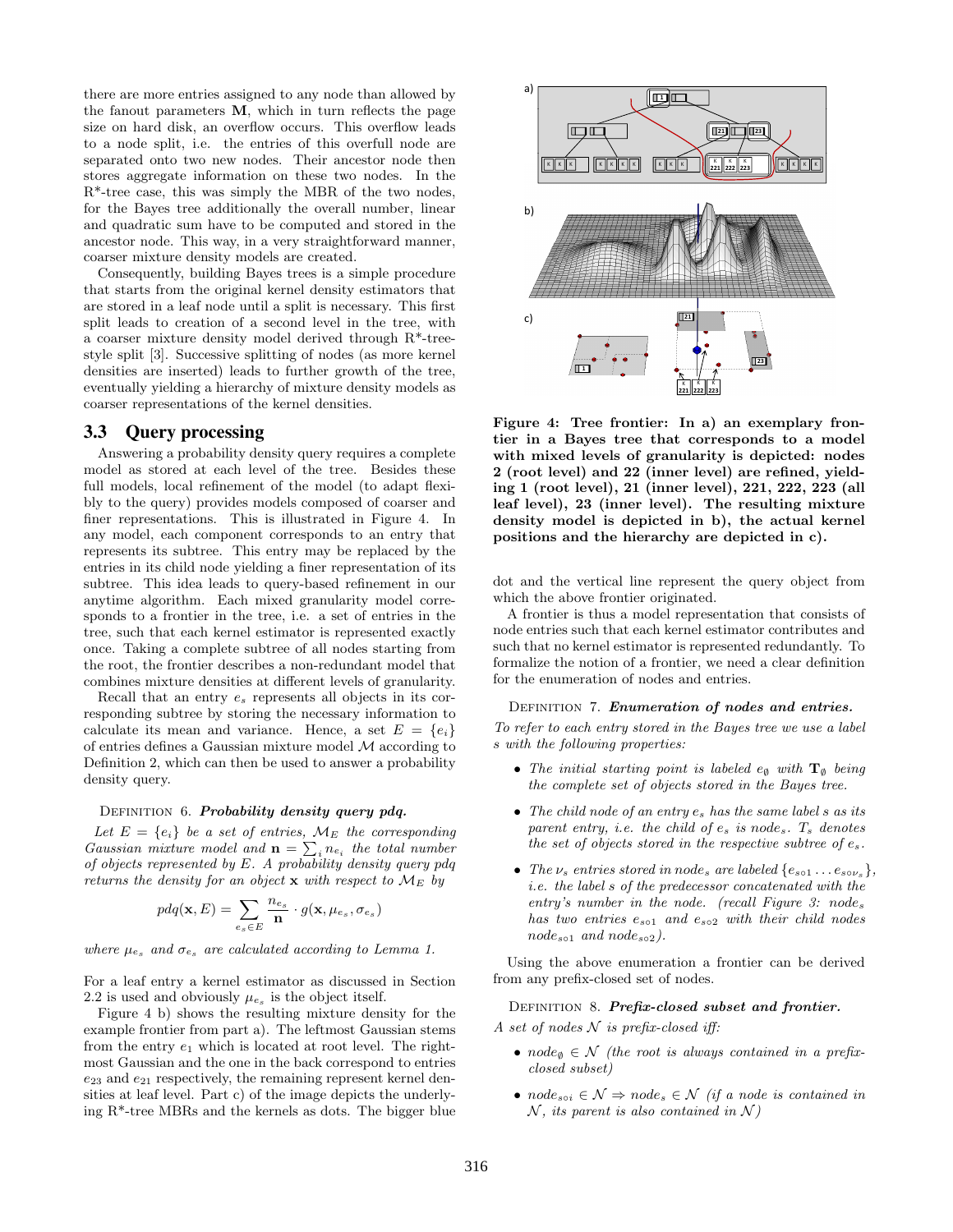Let  $\mathcal{E}(\mathcal{N})$  be the set of entries stored in the nodes contained in a prefix-closed node set  $\mathcal{N}$ :  $\mathcal{E}(\mathcal{N}) = \bigcup_{node \in \mathcal{N}} (e \in node)$ .

The frontier  $\mathcal{F}(\mathcal{N}) \subseteq \mathcal{E}(\mathcal{N})$  contains all entries  $e \in \mathcal{E}(\mathcal{N})$ that satisfy

- $e_{s \circ i} \in \mathcal{F}(\mathcal{N}) \Rightarrow e_s \notin \mathcal{F}(\mathcal{N})$ : no predecessors of a frontier entry is in  $\mathcal{F}(\mathcal{N})$  (predecessor-free)
- $e_s \in \mathcal{F}(\mathcal{N}) \Rightarrow \exists i \in \mathbb{N}$  with  $e_{s \circ i} \in \mathcal{E}(\mathcal{N})$ : a frontier entry has no successors in  $\mathcal{E}(\mathcal{N})$  (successor-free)

Figure 4 a) illustrates both a prefix-closed subset of nodes and the corresponding frontier. The subset, separated by the curved red line, contains the root,  $node_2$  and  $node_{23}$ , hence it is prefix-closed. Its corresponding frontier (highlighted in white) contains the entries  $e_1, e_{21}, e_{23}, e_{221}, e_{222}$  and  $e_{223}$ where the last three represent kernels. Note that the frontier is both predecessor-free and successor-free.

Using the above definitions we now define the processing of a probability density query on the Bayes tree.

Let  $T_{\emptyset}$  be the set of objects stored in a Bayes tree containing  $t_{max}$  nodes. Anytime pdq processing for an object **x** processes a prefix-closed subset  $\mathcal{N}_t$  in each time step t with  $\mathcal{N}_0 = \{node_{\emptyset}\}\$ , i.e. the processing starts with the root node, and  $|\mathcal{N}_{t+1}| = |\mathcal{N}_t| + 1$ , i.e. in each time step one more node is read. The probability density for the query object x at time step t is then calculated using the mixture model corresponding to the frontier  $\mathcal{F}(\mathcal{N}_t)$  of the current prefix-closed subset  $\mathcal{N}_t$  as in Definition 6, that is  $pdq(\mathbf{x}, \mathcal{F}(\mathcal{N}_t))$ . Thereby all objects of the tree are accounted for:  $\sum_{e_s \in \mathcal{F}(\mathcal{N}_t)} n_{e_s} = |T_\emptyset|$ .

#### DEFINITION 9. Anytime pdq processing.

From time step t to  $t + 1$ ,  $\mathcal{N}_t$  becomes  $\mathcal{N}_{t+1}$  by adding the child node nodes of one frontier entry  $e_s \in \mathcal{F}(\mathcal{N}_t)$ . If nodes has  $\nu_s$  entries, then the frontier  $\mathcal{F}(\mathcal{N}_t)$  changes to  $\mathcal{F}(\mathcal{N}_{t+1})$ by

$$
\mathcal{F}(\mathcal{N}_{t+1}) = (\mathcal{F}(\mathcal{N}_t) \setminus \{e_s\}) \cup \{e_{s01}, \ldots, e_{s0\nu_s}\}\
$$

*i.e.*  $e_s$  *is replaced by its children. The probability density for*  $\bf{x}$  in time step  $t+1$  is then calculated by

$$
pdq(\mathbf{x}, \mathcal{F}(\mathcal{N}_{t+1})) = pdq(\mathbf{x}, \mathcal{F}(\mathcal{N}_{t}))
$$
  

$$
-\frac{n_s}{|T_{\emptyset}|} \cdot g(\mathbf{x}, \mu_{e_s}, \sigma_{e_s})
$$
  

$$
+\sum_{i=1}^{\nu_s} \frac{n_{soi}}{|T_{\emptyset}|} \cdot g(\mathbf{x}, \mu_{e_{soi}}, \sigma_{e_{soi}})
$$

Following the above equation, the probability density for x in time step  $t+1$  is calculated taking the probability density for  $x$  in time step  $t$  (row 1), subtracting the contribution of the refined entry's Gaussian (row 2) and adding the contributions of its children's Gaussians (row 3). Hence, the cost for calculating the new probability density for x after reading one additional node is very low due to the information stored for mean and variance.

Note that after reading all  $t_{max}$  nodes  $pdq(\mathbf{x}, \mathcal{F}(\mathcal{N}_{t_{max}}))$ is a full kernel density estimation taking all kernels at leaf level into account.

Each possible frontier represents a possible model for our anytime algorithm. The number of possible models in any Bayes tree depends on the actual status of the tree, i.e. the degree to which it is filled and the height of the tree. For example, there are four possible models for a Bayes tree of height two and fanout two (root, leaves, and two mixed models). For realistic trees, with increasing height and fanout, the number of possible models is exponential in the height and in the fanout.

Choosing among all these models is crucial for anytime algorithms, where the time available (typically unknown a priori) should be spent such that the most promising model information is used first. For tree traversal we propose three basic descent strategies to answer probability density queries on a Bayes tree. Descent in a breadth first  $(bft)$  fashion refines each model level completely before descending down to the next level. Alternatively, we could descent the tree in a depth first  $(dft)$  manner, refining a single subtree entirely down to the actual kernel estimators before refining the next subtree below the root. The choice of the subtree to refine is made according to a priority measure. The third approach, which we call global best first  $(glo)$ , orders nodes globally with respect to a priority measure and refines nodes in this ordering.

The priority measure in R-Trees, which we denote as geometric, gives highest priority to the node with the smallest (Euclidean) distance based on its minimum bounding rectangle.

In the Bayes tree, the focus is not on distances, but on density estimation. We therefore propose a probabilistic priority measure. It awards priority with respect to the actual density value for the current query object based on the statistical information stored in each node. More specifically, at time step t, having read the prefix-closed set of nodes  $\mathcal{N}_t$ , the probabilistic approach descends at the next time step  $t+1$  into the subtree  $\mathbf{T}_\mathbf{\hat{s}}$  belonging to the entry  $e_{\hat{s}}$  with

$$
e_{\hat{s}} = \underset{e_s \in \mathcal{F}(\mathcal{N}_t)}{\operatorname{argmax}} \left\{ g(\mathbf{x}, \mu_{e_s}, \sigma_{e_s}) \cdot \frac{n_s}{\mathbf{n}} \right\}
$$

where  $x$  is the current query object and  $q$  is a Gaussian probability density function as in Definition 2.

In our experiments we evaluate all combinations between the three descent strategies and the two priority measures, where in the breadth first approach the priority measure determines the order of nodes per level.

So far, we described descent strategies in a single Bayes tree, i.e. refining mixture models for just one class. Now, we discuss refinement with respect to several classes  $\{c_1, \ldots, c_m\}$ . The time for classification is divided between several Bayes trees, one per class (cf. Section 3.2). The question is, having read l nodes so far, i.e. being at time step  $t<sub>l</sub>$ , which of the m trees should be granted the right to read the next node in the following time step  $t_l + 1$ ?

Initially, we evaluate the coarsest model for each class  $c_i$ , i.e. the model consisting of only one Gaussian probability density function representing all objects of  $c_i$ .

A naive improvement strategy chooses the classes in an arbitrary order  $C = (c_1, \ldots, c_m)$ . First, the class  $c_1$  is refined according to one of the above strategies. In the next step,  $c_2$  is refined and so on. After m time steps all classes have been refined and the Bayes tree of the first class is processed again. As the classes are not sorted in any predefined way, we refer to this method as unsorted.

Intuitively, it is very likely that for an object x the true class  $c_i$  shows a high posterior probability independent of the time  $t_{c_i}$  spent decending its corresponding tree:  $P(c_i|\mathbf{x}) =$  $pdq(\mathbf{x}, \mathcal{F}(\mathcal{N}_{t_{c_i}})) \cdot P(c_i)/p(\mathbf{x}).$ 

Consequently, we suggest a second strategy for improv-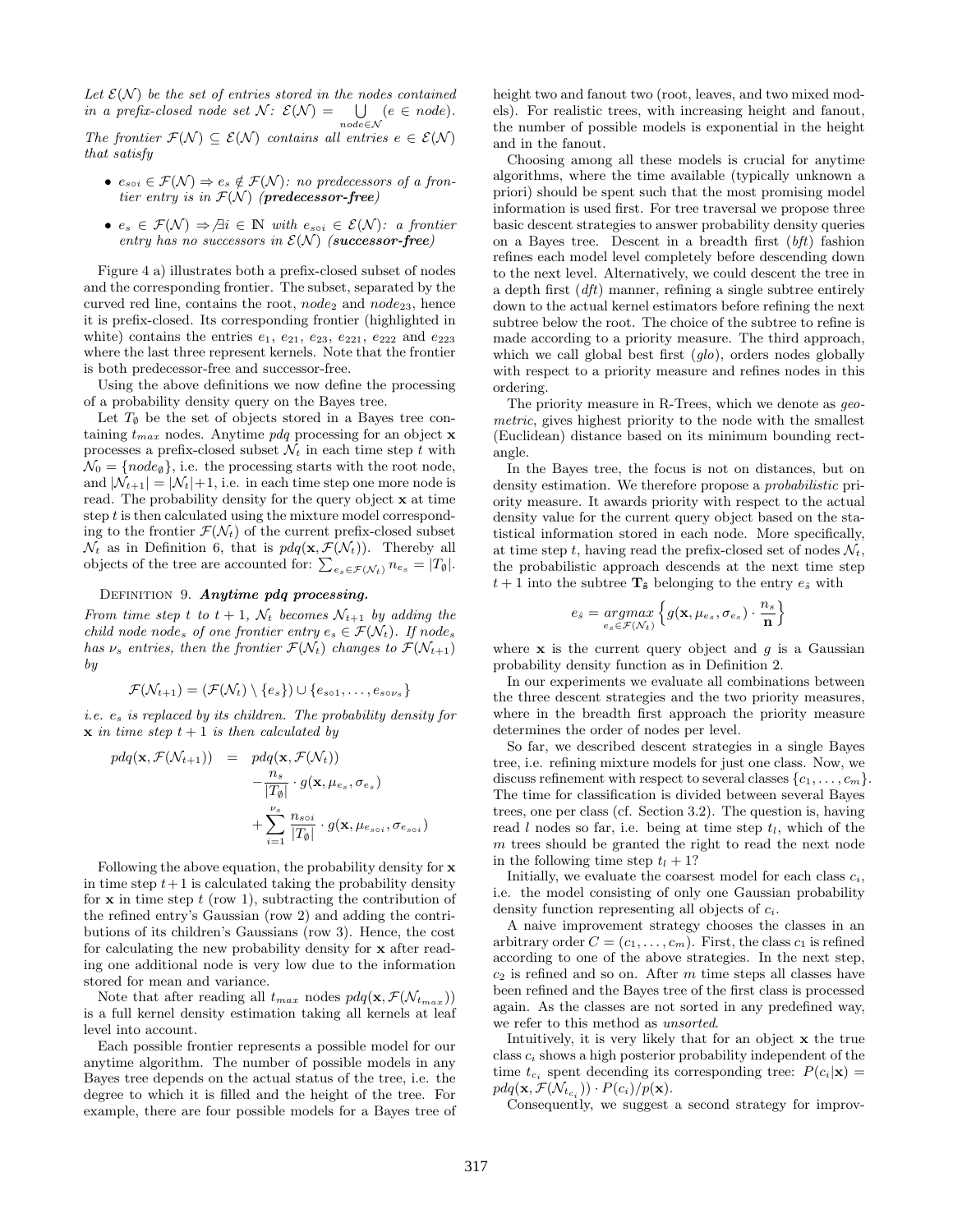ing classification which only chooses the  $k$  classes having the highest a posteriori probability. This technique stores these k classes in a priority queue (queue best k). Assume the sorted priority queue contains the classes  $(c_{i_1}, \ldots, c_{i_k})$ . The next node is read in the Bayes tree of class  $c_{i_1}$  and the probability model is updated accordingly. If more time is permitted class  $c_{i_2}$  is refined and so on. After k steps all k classes have been improved and the queue is filled again using the new a posteriori probabilities. We evaluate the influence of the parameter  $k$  in the experiment section. Setting  $k = 1$ , always the model of the most probable class is refined. For  $k = m$  (the number of classes) all classes are refined in the order of their probability before the queue is refilled. We refer to these approaches as  $q b1$ ,  $q b m$ , respectively, and *qbk* in general.

One observation which is also known from hierarchical indexing is that the root node often only contains a few entries. We use this free space for storing the entries from different classes on the same page if it does not exceed the page size. We call these new root pages the compressed root. The total size of the compessed root varies since the number of root entries in a single Bayes tree varies as in all index structures. Clearly, the total size also grows linearly in the number of dimensions and the number of classes.

## 4. EXPERIMENTS

We ran experiments on real world and synthetic data to evaluate our Bayes tree for both anytime classification and anytime learning. Table 1 summarizes the data sets and their characteristics. The synthetic data sets were generated using a random Gaussian mixture model as in [17]. We created one small data set containing 4 dimensions, 2 classes and eleven thousand objects and one large data set containing 5 dimensions, 3 classes and one million objects. Furthermore we use real world data of various characteristics which were taken from different sources such as the UCI KDD archive [18].

In all experiments we use a 4 fold cross validation. To evaluate anytime accuracy we report the accuracy (averaged over the four folds) of our classifiers after each node (corresponding to one page) that is read. The first accuracy value corresponds to the classification accuracy of the unimodal Bayes classifier that we use as an initialization before reading the compressed root (cf. Section 4.1). Experiments were run using 2KB page sizes (except 4KB for Verbmobil and 8KB for the USPS data set) on Pentium 4 machines with 2.4 Ghz and 1 GB main memory. To set the bandwidth for

| name              | size      | classes        | features | ref.  |
|-------------------|-----------|----------------|----------|-------|
| Synthetic $(11K)$ | 11,000    | $\overline{2}$ | 4        |       |
| Synthetic $(1M)$  | 1,000,000 | 3              | 5        |       |
| Vowel             | 990       | 11             | 10       | [18]  |
| USPS              | 8,772     | 10             | 39       | [16]  |
| Pendigits         | 10,992    | 10             | 16       | [18]  |
| Letter            | 20,000    | 26             | 16       | [18]  |
| Gender            | 189,961   | $\overline{2}$ | 9        | $[1]$ |
| Covtype           | 581,012   |                | 10       | [18]  |
| Verbmobil         | 647,585   | 5              | 32       | [31]  |

Table 1: Data sets used in our experiments.



Figure 5: Comparing descent strategies along with priority measures on synthetic data.

our kernel estimators we use a common data independent method according to [28].

In the following we first evaluate the descent strategies along with the priority measures introduced in Section 3.3. In Section 4.2 we analyze various improvement strategies to find that none of the three simple approaches leads to competitive results. After that we introduce our novel evaluation method for anytime classifiers on Poisson streams in Section 4.3. Finally we demonstrate the anytime learning performance of the Bayes tree for both anytime accuracy and stream accuracy.

#### 4.1 Descent strategies

For tree traversal we evaluate depth first  $(dft)$ , breadth first  $(bft)$  and global best first  $(glo)$  strategies. Combined with both the geometric (geom) and probabilistic (prob) priority measure we compare six approaches for model refinement in a Bayes tree. Figure 5 shows the results for all six approaches on the small and on the large synthetic data set using the unsorted improvement strategy. After 5 pages on the small synthetic data set the locality assumption of the depth first approach fails to identify the most relevant refinements for both geometric and probabilistic priority. For the large synthetic data set the accuracy even decreases after 17 pages. The processing strategy of the breadth first approach causes the classification accuracy to only increase if a next level of the tree is reached.

We found that the performance of the different descent strategies is independent of the employed improvement strategy (i.e. *unsorted* or  $qbk$ ). As an example for the independence of the improvement strategy Figure 6 shows the performance on the Gender data set using qbm. The glo descent strategy with probabilistic priority measure shows the overall best anytime classification accuracy for all data sets. We therefore use global best first descent and the probabilistic priority measure in all further experiments.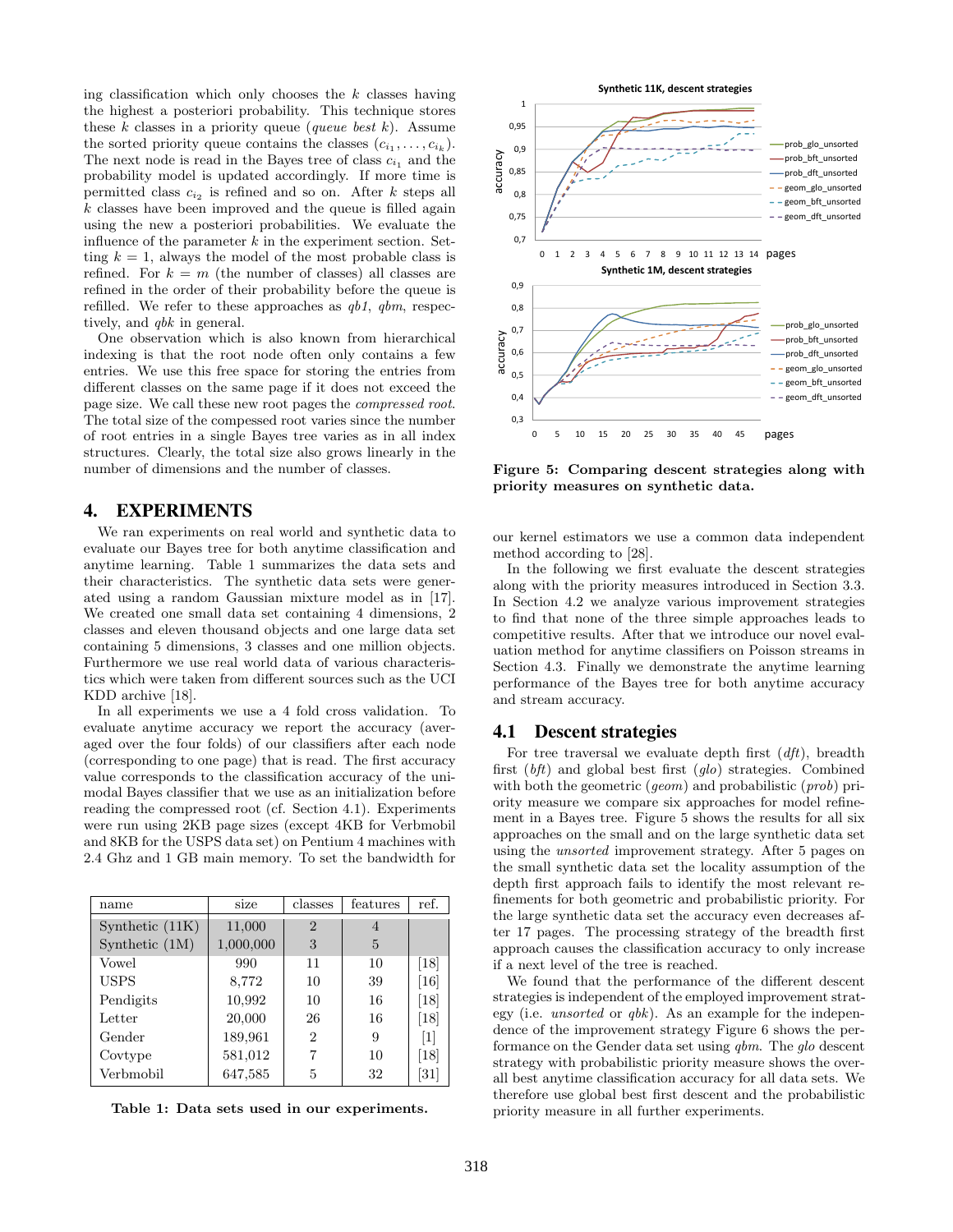

Figure 6: Comparing descent strategies along with priority measures on the Gender data set.



Figure 7: Comparing improvement strategies on Pendigits.

#### 4.2 Improvement strategies

We evaluated the improvement strategies unsorted,  $q b1$ and qbm on all seven real world data sets from Table 1. Besides that we used  $q\bar{b}3$  for a first evaluation, i.e. we set k to 3 (2 for Gender) as it follows our intuition of "some relevant candidates". (A thorough evaluation of various values for k follows later in this section.)

We picked the results from Pendigits and Covtype as they represent the two sorts of outcome we found when we analyzed the results (cf. Figures 7 and 8). The naive approach, i.e. the unsorted improvement strategy, does not provide a competitive solution (third rank on Pendigits and last rank on Covtype). However, after reading the entire compressed root this approach has read the same information as  $q_{m}$ . This can best be seen on the results for Covtype. After four page accesses the compressed root is read and both strategies deliver the same classification accuracy. From then on, their accuracy is the same after every seven steps, i.e. 11, 18, 25, . . . since Covtype has seven classes. The graph for Pendigits does not show this behavior in such a clear fashion. This is due to the averaging over the four folds. The compressed root needs between seven and eight pages within each fold. Therefore the accuracy for *unsorted* and *qbm* is similar after seven to eight steps, yet not equal. This similarity occurs every ten steps from then on, since Pendigits has ten classes.

Regarding the other improvement strategies, one could expect that  $q b1$ , i.e. refining only the most probable class, delivers the best results, because it either strengthens the current decision by increasing the probability for the correct class or corrects the decision by decreasing the probability in case a false class has currently the highest density. On



Figure 8: Comparing improvement strategies on Covtype.

Covtype qb1 outperforms the qbm and unsorted strategies, but on Pendigits it performs way worse then both of them. Opposite success and failure would befall those in favor for qbm.

The results on Verbmobil and Gender were similar to those on Pendigits, i.e. qb1 performed way worse than all other strategies. On the other hand, similar to the Covtype results, qb1 performed better than qbm and unsorted on Letter and USPS. On all datasets all of the three strategies discussed above were clearly outperformed by the  $q\bar{b}3$ approach.

These results prove that anytime density estimation does not extend in a naive or straight forward way to anytime classification with competitive results. Moreover, the results pose the question, how the choice of  $k$  influences the anytime classification performance. Figure 9 shows the comparison of qb1, qbm and qbk for  $k \in \{2, 4, 6, 8, 10\}$  on the Letter data set. As stated above,  $q b1$  performs better than  $q b m$  on this data set.

The accuracy of the *qbm* strategy in Figure 9 initially increases steeply in the first three to four steps. It is clearly visible that the compressed root needs on average 19 pages for the 26 classes (recall the 4 fold cross validation). After the compressed root is read, the accuracy of the *qbm* strategy again steeply increases for the next four to five steps. A similar increase can be observed 26 steps later when all classes have been refined once more. Opposed to those three strong improvements are the rest of the steps, during which the accuracy hardly changes at all. For this data set we derive from Figure 9 that for an object that has to be classified there are on average five classes that are worth considering, the other 21 classes can be precluded.

The  $qb10$  strategy needs seven to eight pages to read the root information for the top ten classes from the compressed root. These steps show the same accuracy as the *qbm* approach, since the ordering according to the priority measure is equal. After that a similar pattern can be observed each ten steps, i.e. after reordering according to the novel density values.

Continuing with the  $q\bar{b}8$  variant, the "ramps" (steep improvements) move even closer together and begin earlier. Similar improvement gains are shown by  $q b \delta$  and  $q b \dot{4}$ . An even smaller  $k$  ( $k = 2$  in Figure 9) does no longer improve the overall anytime accuracy and  $q b1$  shows an even worse performance than qb10.

For an easier comparison of the  $qbk$  performance when varying  $k$ , we calculate the area under the anytime curve for each  $k$  and hence receive a single number for each value of  $k$ .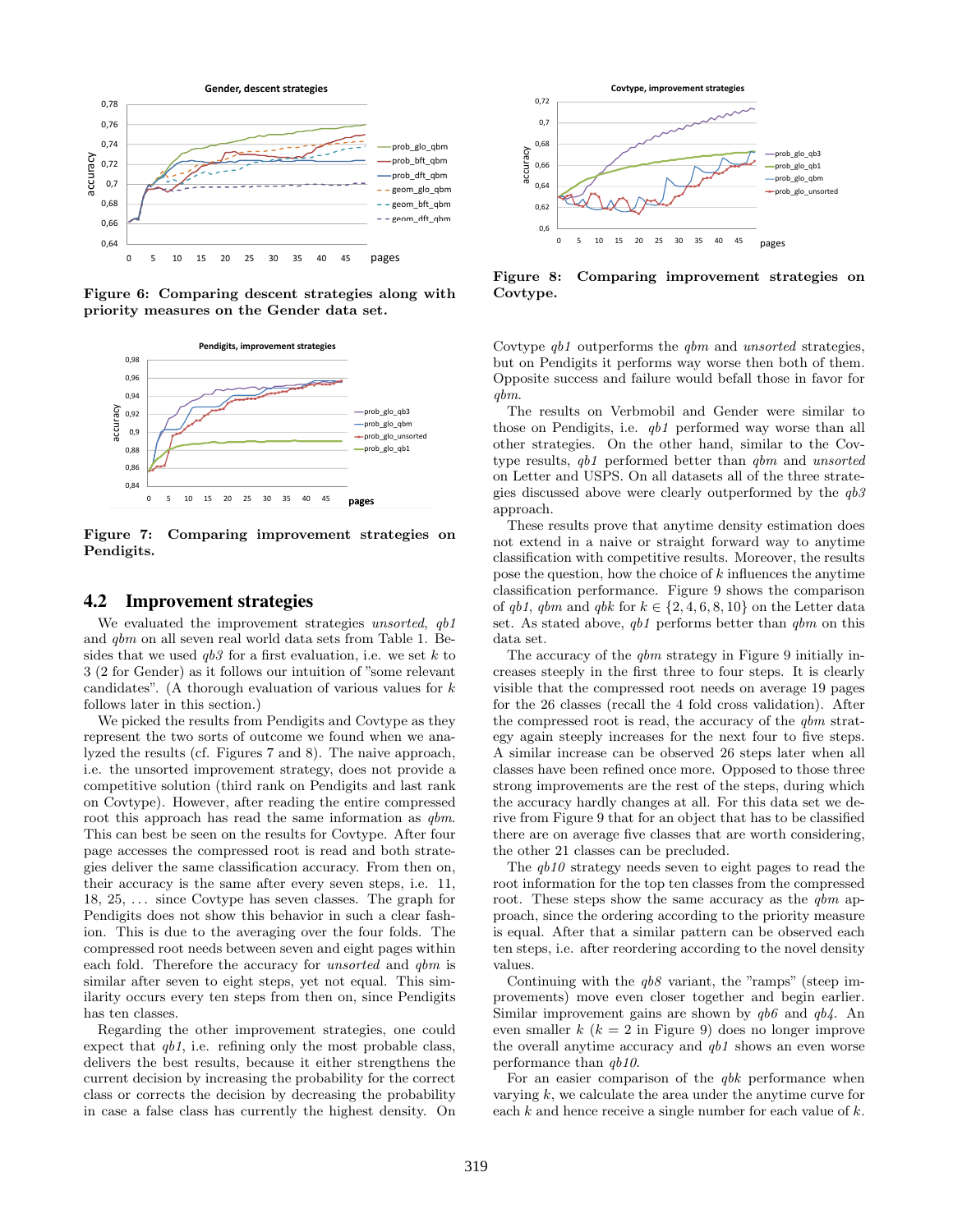

Figure 9: Variation of  $k$  on the Letter data set.



Figure 10: The area under the corresponding anytime curves in Figure 9.

The area fits the intuition of a best improvement, since  $q_{jk}$ curves mostly ascend monotonically. Figure 10 shows the area values corresponding to the anytime curves in Figure 9. As in the above analysis  $q b4$  turns out to perform best according to this measure.

We evaluated qbk for  $k \in \{1...m\}$  on all data sets and found the same characteristic results. Figure 11 displays the results for Vowel and Covtype. We found that the maximum value was always between  $k = 2$  and  $k = 4$  on our data sets. Moreover, with an increasing number of classes, the k value for the best performance also increased, yet only slightly. An exception is the Gender data set, where  $k =$  $m = 2$  showed the best performance. This is due to the bad performance of  $q b1$ , therefore we set k to be at least 2. To develop a heuristic for the value of  $k$  we evaluated different data sets having different number of classes. It turned out that a good choice for  $k$  is logarithmic in the number of classes, i.e.  $k = \lfloor \log_2(m) \rfloor$ . Using this heuristic met the maximal performance for all our evaluations. Yet we set the minimum value for  $k$  to 2 as mentioned above. We use this improvement strategy along with the best descent strategy from Section 4.1 in all further experiments.

## 4.3 Evaluating anytime classification using Poisson streams

So far we determined the best strategy for descending a Bayes tree to refine the density model and evaluated the proposed improvement strategies. Next we propose a novel evaluation method for anytime classifiers using Poisson streams before we demonstrate the anytime learning performance of our technique on various data streams.



Figure 11: Area values for  $k \in \{1...m\}$  for Vowel (top) and Covtype (bottom).

To evaluate anytime classification under variable stream scenarios, we recapitulate a stochastic model that is widely used to model random arrivals [12]. A Poisson process describes streams where the inter-arrival times are independently exponentially distributed. Poisson processes are parameterized by an arrival rate parameter  $\lambda$ :

#### DEFINITION 10. Poisson stream.

A probability density function for the inter-arrival time of a Poisson process is exponentially distributed with parameter  $\lambda$  by  $p(t) = \lambda \cdot e^{-\lambda t}$ . The expected inter-arrival time of an exponentially distributed random variable with parameter  $\lambda$ is  $E[t] = \frac{1}{\lambda}$ .

We use a Poisson process to model random stream arrivals for each fold of the cross validation. We randomly generate exponentially distributed inter-arrival times for different values of  $\lambda$ . If a new object arrives (the time between two objects has passed) we interrupt the anytime classifier and measure its accuracy. We repeat this experiment using different expected inter-arrival times  $\frac{1}{\lambda}$ , where a unit corresponds to a page as in all previous experiments. We assume that any object arrives at the earliest after the initialization phase of the previous object, i.e. after evaluating the unimodal Bayes.

Figure 12 shows the results for the stream classification accuracy as described above for different values of  $\lambda$  on Pendigits, USPS, Covtype, Verbmobil and the large synthetic data set. All data sets show an improvement of accuracy as the expected inter-arrival time  $1/\lambda$  increases and arrival times are distributed following a Poisson process. This is an excellent feature that contrasts anytime classifiers from budget or contract classifiers. Budget classifiers would have to use a time budget that is small enough to guarantee the processing of all arriving objects which would clearly result in worse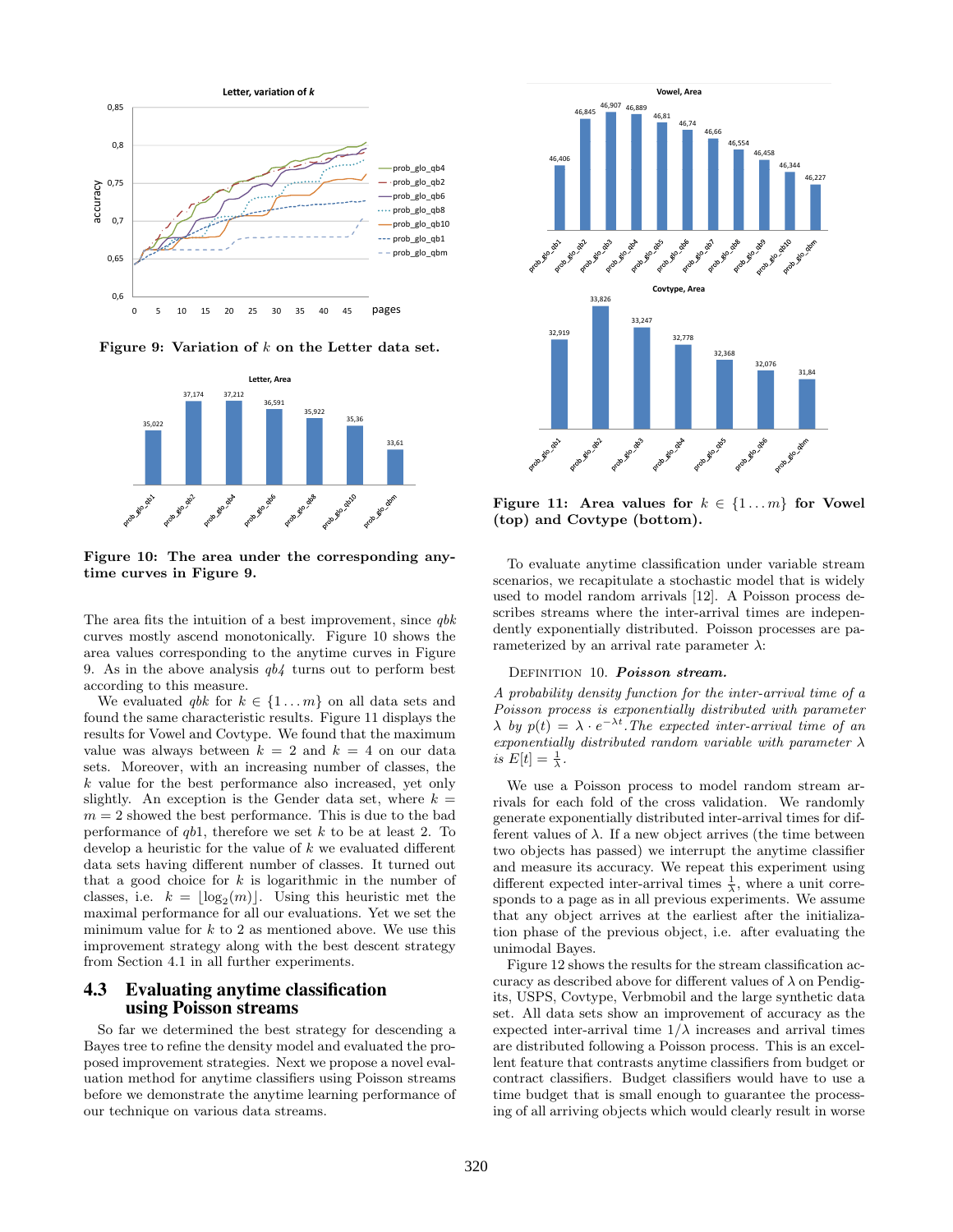

Figure 12: Stream classification accuracy using Poisson processes for data set Pendigits and USPS (top) and Synthetic 1M, Covtype and Verbmobil.

performance. Moreover, evaluating anytime classifiers using Poisson processes yields a single accuracy value for each  $\lambda$ making it very easy to compare performance on different underlying stream.

## 4.4 Incremental learning

Incremental learning in stream classification applications originates from labeled objects that newly arrive in the data stream. If we started learning/inserting a new object, we always finish the insertion for that object, i.e. no roll back will be performed. However, if the average inter-arrival time between two object is larger than the time necessary for learning an additional object, the classifier cannot process all labeled objects online. Hence, the resulting classifier is based on a varying amount of training data depending on the stream speed, i.e.  $\lambda$  as in Definition 10. To evaluate the incremental learning performance of the Bayes tree we varied  $\lambda$  such that the classifier was only able to process a certain percentage of the training data. We report the results for 50%, 75% and 100%. We first report the anytime classification accuracy for the three classifiers. To be able to compare the results, the classifiers had to classify each the same stream of test objects . As above we averaged the results over 4 folds.

Figure 13 shows the results of the three incremental learning classifiers through their anytime accuracy on the Gender data set. Even the classifier trained on the fastest stream (train 50%) shows a good performance. On slower streams, the Bayes tree can exploit its incremental learning property and learn more objects before the training phase is over. The resulting anytime accuracy (train 75%) lies constantly above train 50% from page three onwards. The Bayes tree that was trained on the slowest stream (train 100%) performs consistently better then both the others, again highlighting the benefit of the incremental learning property.



Figure 13: Incremental learning on Gender.

Finally we have evaluated the results of the incrementally trained Bayes trees on Poisson streams for various  $\lambda$ . Figures 14 and 15 show the resulting stream accuracy values for Vowel and Covtype respectively. Again we used the same underlying stream models during classification to be able to compare the results. The anytime learning performance can be seen within each of the groups of three bars, where immediate comparison of the classifiers is possible through our Poisson stream evaluation. For all of the evaluated  $\lambda$ values and data set the classifiers trained on slower streams perform better. Moreover, with smaller  $\lambda$  values during classification, the stream accuracy of each individual Bayes tree improves.

The evaluation shows that our novel Bayes tree efficiently supports incremental learning as well as anytime classification. Moreover, the underlying index structure ensures the ability to handle very large data sets as in the case of streaming data.

## 5. CONCLUSION AND FUTURE WORK

In this work we proposed a novel index-based classifier called Bayes tree. It supports anytime learning and anytime classification and can handle huge amounts of data, which makes it a consistent solution for classification on fast data streams. The Bayes tree automatically generates (adapted efficiently to the individual object to be classified) a hierarchy of mixture densities that represent kernel density estimators at successively coarser levels. Our probability density queries together with the evaluated improvement strategies provide the necessary information for very effective classification at any point of interruption. Moreover, we proposed a novel evaluation method for anytime classification using Poisson streams and demonstrated the anytime learning performance of our novel approach. In our future work we plan to expand our technology for handling concept drift in data



Figure 14: Incremental learning on Vowel.